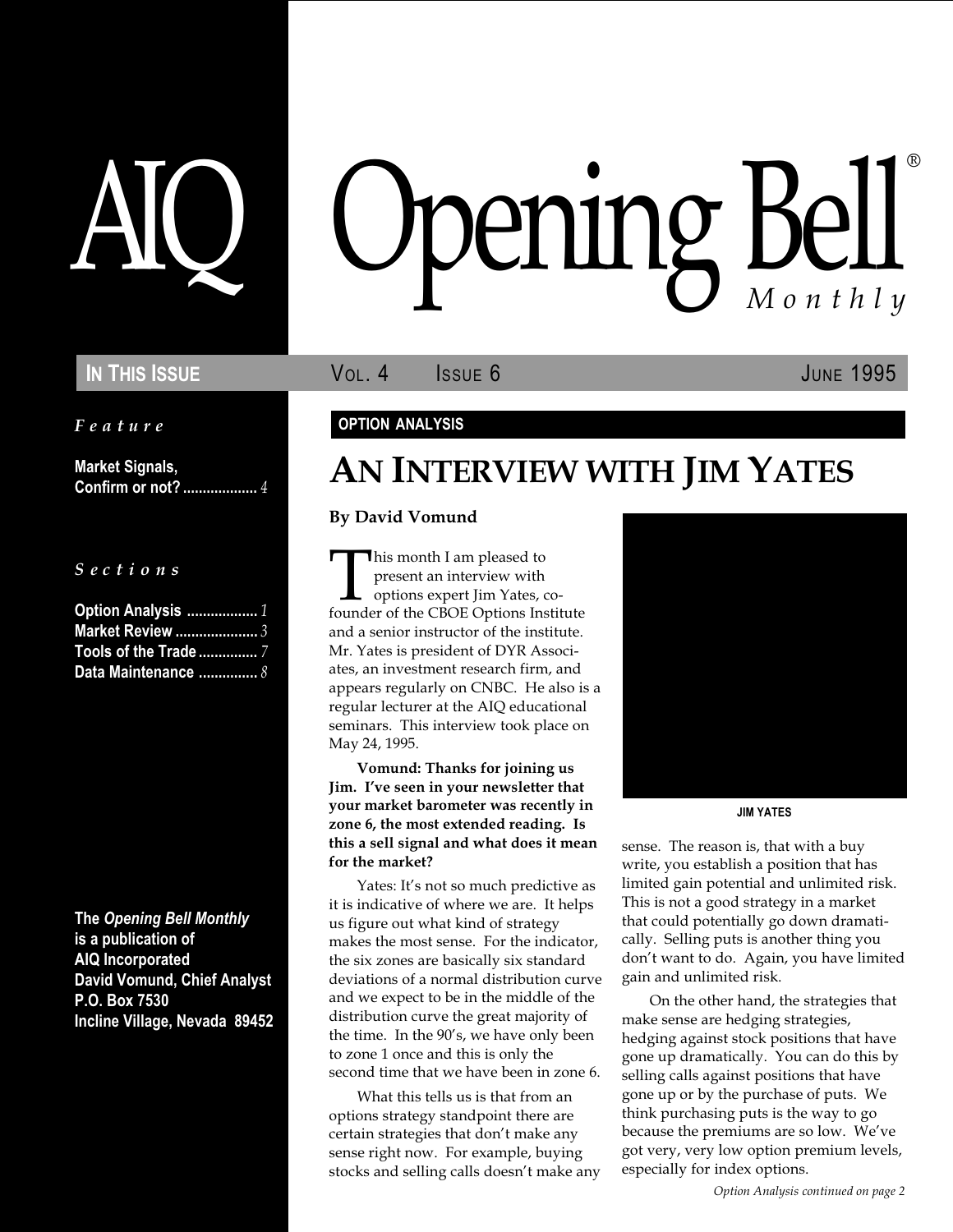### OPTION ANALYSIS continued ...

What we would be doing in this phase of the market is hedging positions. If you have long positions that are moving up, then stay with the trend as long as you can but hedge the position. We have the opinion that when the uptrend breaks, then you will see an awful lot of people try to head for the door at the same time.

### Vomund: Do you think it's better to hedge by buying puts in equity options or index options?

Yates: It depends. Index options are best for a portfolio since they really are the cheapest. Then again, equity options are good for hedging individual securities. When a stock like Intel goes straight up, its volatility actually goes down. As a result, option premiums on Intel are cheaper now than they have been in a long time.

### Vomund: If you are buying put options to hedge a portfolio, how do you know how many puts to buy?

Yates: Let's take the OEX at 500. One option on the OEX is the equivalent of a \$50,000 portfolio. So you can just use a straight multiplication factor as far as insurance is concerned. That's like buying \$50,000 of insurance and paying a premium for it. That's not a hedge ratio. If you're talking about how much to buy to hedge your portfolio, then you have to look at the delta of the option. An at-the-money

### PLEASE SEND CORRESPONDENCE TO:

Opening Bell Monthly G.R. Barbor, Editor P.O. Box 7530 Incline Village, NV 89452

AIQ Opening Bell Monthly does not intend to make trading recommendations, nor do we publish, keep or claim any track records. It is designed as a serious tool to aid investors in their trading decisions through the use of AIQ software and an increased familiarity with technical indicators and trading strategies. AIQ reserves the right to use or edit submissions.

For subscription information, phone 1-800-332-2999 or 1-702-831-2999.

© 1993-1995, AIQ Incorporated



option would have a delta of about 0.5 so you'd have to buy twice as many atthe-money options to totally hedge your portfolio against price movement. So, it all depends on exactly what it is you're trying to do.

We are suggesting that insurance is the way to go here. When you purchase insurance you expect to lose all the money. Like life insurance  $-$  you hope you don't need it. Don't expect to make a profit on it. The insurance will simply keep you in a better position to take advantage of opportunities that might appear when the market does head south.

Vomund: Most people think options are for real speculators. I take it that this insurance strategy is really appropriate for everyone in the market.

Yates: Most people use options as speculative tools but it is very tough to consistently beat the options market. My philosophy is that the options market offers a unique model of the stock market. As an analogy, at a casino sports-book, you may find the Dallas Cowboys are favored by 25 over the Washington Redskins. The point spread is there because, based on historic records, more people believe the Cowboys are the better team. The purpose of the points is to even the bet. The same holds true for the options market, but it is the option premium that levels the odds. The objective of

an option pricing model is to find a value of that security that favors neither the buyer or the seller.

When you look at it this way, then it totally changes the way you make decisions in the options market. In the options market, it comes down to what level of expected volatility is built into the option's price. You have to do the opposite of what you normally do in normal technical analysis. Just as you would on the football bet, you find the abnormality in the market and bet the other way. You must go against the trend, which is hard to do. There is a high probability that you're going to lose money but the profit potential can be significant.

Vomund: The implied volatility or expected volatility for the market can be seen by looking at the Volatility Index, which AIQ users can plot using the symbol VIX (see Figure 1). How should this be interpreted?

Yates: The Volatility Index is critical right now. With the market making new highs, you would think the Volatility Index would be screaming. It's doing just the opposite. The VIX is very low and is now around 12. When the market does break on the downside, you will see the VIX rise to 17 or 18. That's important because it means two things happened to you from a put standpoint. You're going to make money because the market went down and you're going to make money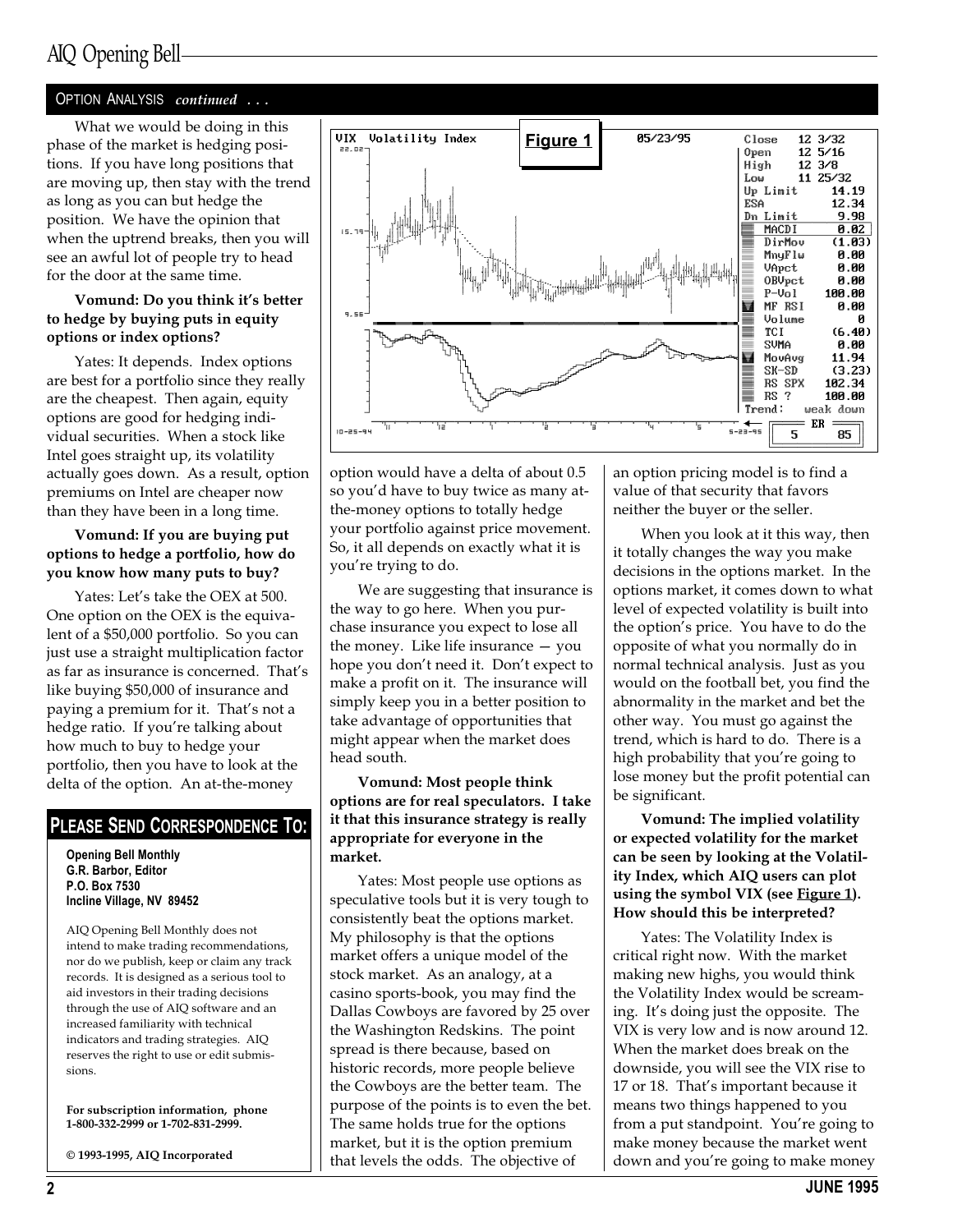### OPTION ANALYSIS continued ...

because premiums expanded. Right now the put side has more going for it than the call side.

### Vomund: How does the VIX relate to buying puts as insurance?

Yates: Again, you want to buy insurance when volatility is low and you want to sell premiums when volatility is high. If you look at the VIX, you will see it moves around quite a bit. And so, you look for relatively low levels as being good entry points for the purchase of options.

### Vomund: This is the type of analysis that appears in your newsletters?

Yates: Yes, each day we try to get an overall picture of what's going on in the market. We put out a report that classifies securities from zone 1 to zone 6. You can see what the overall market is, which stocks are too high relative to their volatility expectations, and which ones are too low. Within a few pages, you can see everything that is going on in the market which allows you to focus attention on areas worthy of

more attention.

### Vomund: I know your model is bearish. Where do you see the market going from here?

Yates: This type of analysis is concerned with the next 90 days. We look at probabilities and there is a high probability that we will see a correction in the market this summer. If we move from zone 6 to zone 1, we would see the Dow at around 3500. The probability of that happening is very low. There is a high probability, however, that the market will come back to the middle range, which is around 4000 on the Dow. Using AIQ, you will also see this pretty well matches up with where the 200-day moving average is. I should say we've been expecting this for some time and it hasn't happened yet. There is no guarantee.

Vomund: I never trust anyone in the market that makes guarantees. Tell me about your upcoming seminar.

Yates: We are putting on a one day seminar to talk about how far the

market has come and what kind of things may work in the overall market. Joe Granville, who is very bearish and coming out with a new book, Granville's Last Stand, will be there to set the tone. We are going to have a session on precious metals, on options, and on technical analysis.

Vomund: Thank You.  $\blacksquare$ 

Jim Yates' Option Trading seminar will be held on Saturday June 24 in Los Angeles, California from 8:30 to 6:00. Speakers are Jim Yates, Joe Granville and Frank Barbera. Topics are: How to protect yourself in a down market, Option Strategies-which ones work best in different markets, and Precious Metals investing. The cost is \$99, which includes lunch and materials.

DYR Associates is offering any AIQ client a free week of Yates Spectrum Investing, a daily fax report covering stocks and options. DYR can be reached at (800) 747- 5329.

**W** hat kind of rally is this? From<br>decline on May 18, the Dow has decline on May 18, the Dow has advanced 450 points or 11%. During that time period, the Dow never fell more than 17 points or 0.4% in any one session. That hasn't happened since 1900.

The S&P 500 has gone up for five months without a daily drop of 1%. The only longer stretch without a 1% decline was the span from August 1965 to March 1966, a streak that ended up signaling one of the major market tops of the century.

Over this time period, there has been a strong rotation in the market. Consumer and drug issues were in favor at the beginning of the year. Lately, homebuilders and financial issues are in favor.

AIQ gave a whipsaw signal as a 99 down was registered on April 20 and then a 98 buy was registered on April

### MARKET REVIEW

21. Most confirmation techniques helped avoid this whipsaw.

The 82 point drop on May 18 prompted a warning 93 down signal but not an outright sell signal. It didn't take long for the market to bounce back. The following Monday the Dow advanced 54 points and was in new high ground on Tuesday. A confirmed 95 up signal was registered on May 23 and another 93 down signal on May 26.

The new highs in market averages are receiving a lot of attention but one index that we've discussed in past articles, the Russell 2000, is at the same level of its previous highs. Whereas the NASDAQ

Composite is heavily weighted with technology issues, the Russell 2000 is the best measure of overall small company activity. Looking at Figure 2, we can see that unless the Russell 2000 rallies from these levels, it is in the process of making a double top. The majority of stocks have participated in the advance but the Blue Chip stocks and technology stocks have been the strongest performers.  $\blacksquare$ 

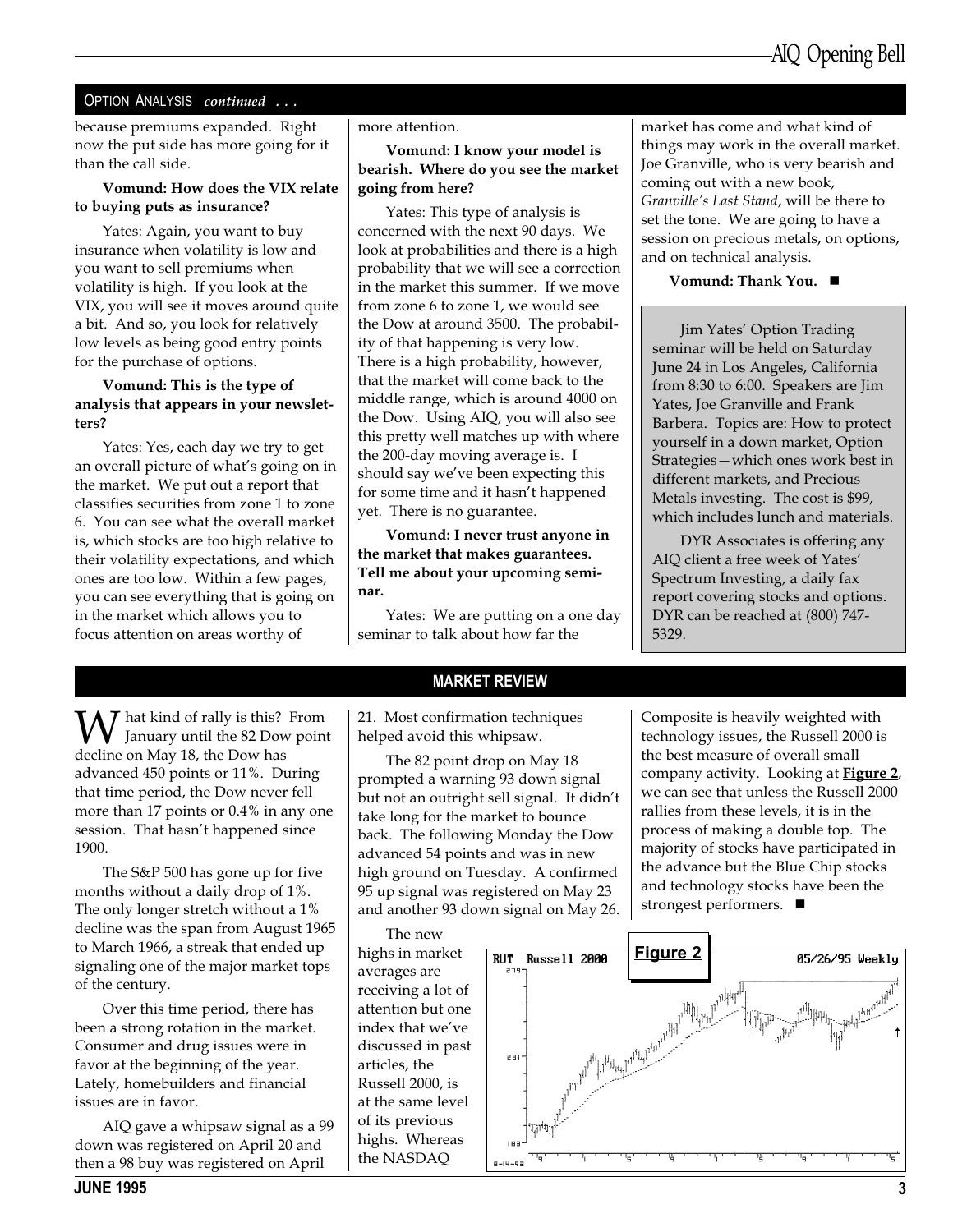### MARKET ANALYSIS

# SIGNAL CONFIRMATION, OR NOT?

ast month we began a study on<br>various market timing confir-<br>mation techniques. We exam-<br>ined a no confirmation policy versus a various market timing confirmation techniques. We exam-Price Phase indicator confirmation policy. This month, we will introduce two additional techniques which use two different indicators for confirmation:

- MACD indicator
- Directional Movement Index

To briefly review the material covered last month, the Price Phase indicator is the MACD indicator set to 10 and 49 days instead of 12 and 25 days. With these settings, the Price Phase Line is the faster of the two MACD lines. (AIQ's windows product provides separate Price Phase and MACD indicators, which eliminates having to change constants to view both indicators).

In May, we reviewed the market timing signals dating back to 1985. Only Expert Rating buy and sell signals of 95 or greater were included and only the first buy signal in a string of buy signals was acted upon. To test confirmations, the S&P 500 index was purchased the day the first market timing Expert Rating was confirmed and was held until a confirmed sell signal. There was no time limit as to when the signal must be confirmed.

The testing is applied to the AIQ market timing model using data from The Wall Street Journal. Users who obtain data from Telescan will notice slightly different results since Telescan reports the actual high and low price of the Dow rather than the theoretical value that is reported by the other data vendors. While the buy and sell dates may differ, the conclusions should remain the same.

Note: Only the market timing Expert Ratings are considered in the testing. Findings of the testing do not apply to the AIQ stock timing signals.

We found last month that the Price Phase indicator is a fast confirmation technique. That is, it doesn't take much movement in the direction of the signal before confirmation is seen. In fact, of the 50 trades over the 10-year time period, all but two were confirmed. On average, a market timing buy signal is

It appears the highest returns are achieved by not using confirmation. More often than not, you will buy sooner and at a lower price and sell at a higher price than those who use confirmation.

confirmed by the Price Phase in 3.4 calendar days.

This month we test two slower confirmation techniques. The first is the MACD crossover (with settings of 12 and 25). The second technique uses the Directional Movement Index (DMI), where a buy signal becomes confirmed when/if the DMI moves into positive

territory. The opposite is true for sell signal confirmations.

Results of the study are found in Table 1. In this table, we list three sets of theoretical transactions for each market signal. The three sets correspond to three different confirmation techniques:

1. No confirmation

2. MACD confirmation technique

3. DMI confirmation technique

(Results of the Price Phase confirmation technique were listed in last month's newsletter).

Examining various time periods, we can see the benefits and costs of using different confirmation techniques. The benefit of using confirmation on buy signals comes when a buy

signal is registered in a falling market and the market keeps falling. The best example of the benefit of using confirmation comes from the worst buy signal given over our testing period. A 96 buy signal was registered on August 14, 1992, in the middle of a small bear market. Using no confirmation, a 10%

Market Analysis continued on page 6

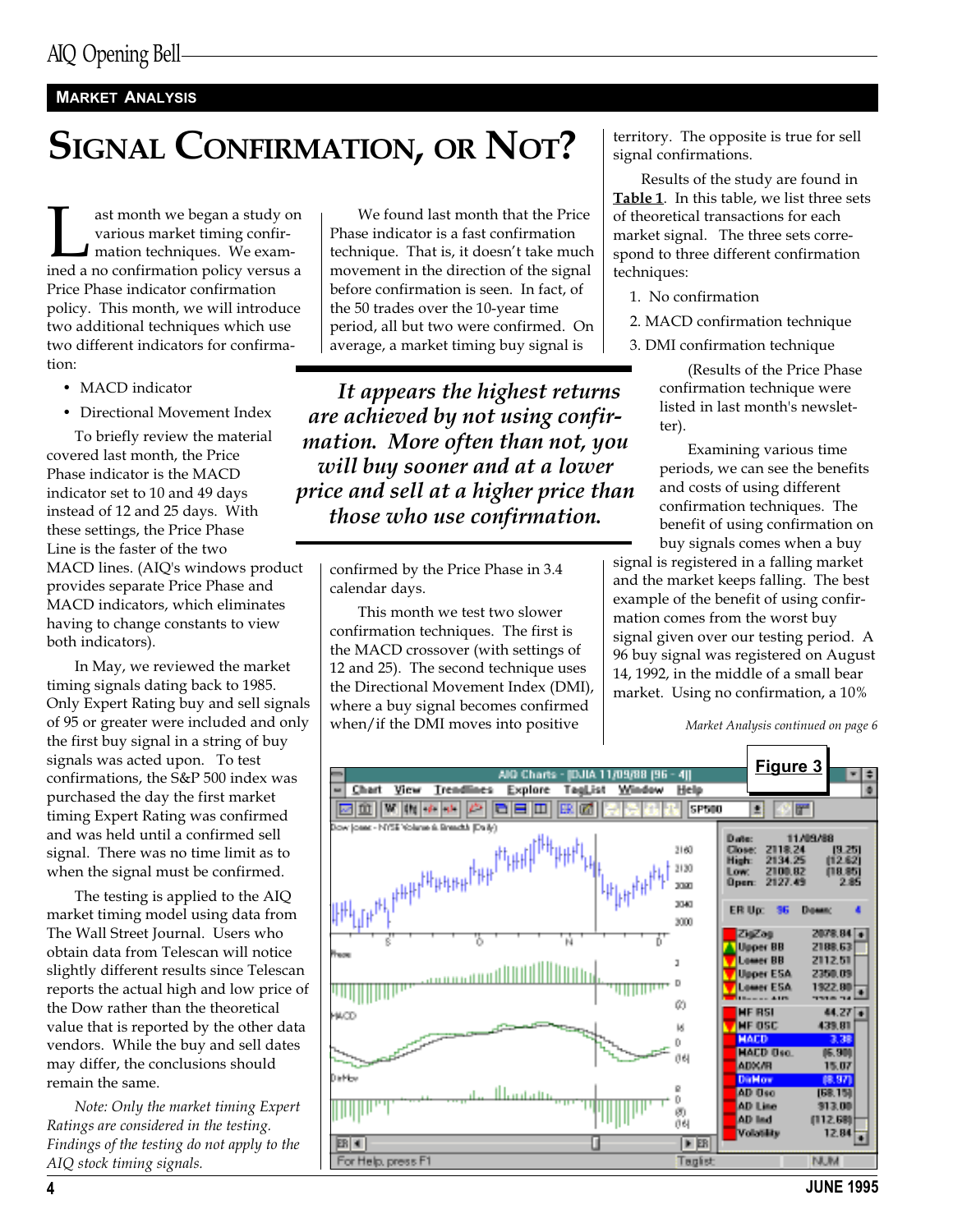### MARKET ANALYSIS continued . . .

|               |                |                               |                  |                  |                    |                |                |                               | Table 1 |
|---------------|----------------|-------------------------------|------------------|------------------|--------------------|----------------|----------------|-------------------------------|---------|
|               | --No Confirm-- |                               |                  | --MACD Confirm-- |                    |                | -- DMI Confirm |                               |         |
| Entry<br>Date | Exit<br>Date   | <b>S&amp;P 500</b><br>$%$ Ch. | Entry<br>Date    | Exit<br>Date     | S&P 500<br>$%$ Ch. | Entry<br>Date  | Exit<br>Date   | <b>S&amp;P 500</b><br>$%$ Ch. |         |
| 03/19/85      | 04/03/85       | $-0.24$                       | 04/01/85         | 04/04/85         | $-1.24$            | 03/19/85       | 04/04/85       | $-0.28$                       |         |
| 05/09/85      | 09/03/85       | 3.29                          | 05/10/85         | 09/12/85         | $-0.32$            | 05/09/85       | 09/12/85       | 0.97                          |         |
| 09/13/85      | 04/29/86       | 31.49                         | 09/25/85         | 04/29/86         | 33.13              | 09/30/85       | 04/30/86       | 29.35                         |         |
| 05/20/86      | 06/06/86       | 4.05                          | 05/23/86         | 06/10/86         | $-0.73$            | 05/21/86       | 06/10/86       | 1.75                          |         |
| 07/14/86      | 09/08/86       | 4.21                          | 08/05/86         | 09/09/86         | 4.49               | 08/12/86       | 09/11/86       | $-3.35$                       |         |
| 09/22/86      | 03/27/87       | 26.05                         | 10/03/86         | 03/30/87         | 23.74              | 10/08/86       | 03/30/87       | 22.19                         |         |
| 05/26/87      | 07/01/87       | 4.78                          | 05/28/87         | 07/01/87         | 4.19               | 05/26/87       | No Confirm     |                               |         |
| 07/29/87      | 08/27/87       | 4.98                          | 07/29/87         | 08/27/87         | 4.98               | N/A            | 09/01/87       | 11.86                         |         |
| 09/22/87      | 10/06/87       | $-0.09$                       | 09/28/87         | 10/08/87         | $-2.80$            | 09/28/87       | 10/06/87       | $-1.23$                       |         |
| 12/07/87      | 12/28/87       | 7.35                          | 12/08/87         | 01/11/88         | 5.35               | 12/16/87       | 12/28/87       | $-1.01$                       |         |
| 01/20/88      | 04/14/88       | 7.06                          | 01/29/88         | 04/15/88         | 1.05               | 02/01/88       | 04/14/88       | 1.85                          |         |
| 05/03/88      | 05/05/88       | $-1.60$                       | 05/03/88         | 05/06/88         | $-2.10$            | 05/03/88       | 05/05/88       | $-1.60$                       |         |
| 05/13/88      | 07/18/88       | 5.35                          | 05/31/88         | 07/18/88         | 3.19               | 05/31/88       | 07/21/88       | 1.73                          |         |
| 07/28/88      | 10/27/88       | 4.23                          | 08/01/88         | 10/27/88         | 1.86               | 07/29/88       | 10/27/88       | 1.94                          |         |
| 11/09/88      | 01/03/89       | 0.72                          | 11/29/88         | 01/03/89         | 1.63               | 12/05/88       | 01/03/89       | 0.14                          |         |
| 03/03/89      | 03/17/89       | 0.52                          | 03/13/89         | 03/20/89         | $-1.83$            | 03/06/89       | 03/17/89       | $-0.72$                       |         |
| 03/29/89      | 06/29/89       | 9.35                          | 04/03/89         | 06/29/89         | 7.86               | 03/31/89       | 06/29/89       | 8.41                          |         |
| 06/30/89      | 10/11/89       | 12.27                         | 07/11/89         | 10/13/89         | 1.48               | 07/07/89       | 10/13/89       | 2.69                          |         |
| 11/15/89      | 01/10/90       | 1.99                          | 11/15/89         | 01/11/90         | 2.35               | 11/24/89       | 01/12/90       | $-1.17$                       |         |
| 01/31/90      | 02/20/90       | $-0.33$                       | 02/05/90         | 02/23/90         | $-2.32$            | No Confirm N/A |                |                               |         |
| 02/27/90      | 03/22/90       | 1.64                          | 02/27/90         | 03/30/90         | 2.93               | 03/01/90       | 04/02/90       | 1.79                          |         |
| 05/01/90      | 07/05/90       | 7.05                          | 05/07/90         | 07/05/90         | 4.45               | 05/03/90       | 07/23/90       | 5.88                          |         |
| 08/13/90      | 10/09/90       | $-9.96$                       | 08/30/90         | 10/11/90         | $-7.30$            | No Confirm N/A |                |                               |         |
| 10/15/90      | 12/21/90       | 9.41                          | 10/18/90         | 12/27/90         | 7.38               | 10/19/90       | 01/04/91       | 2.73                          |         |
| 01/16/91      | 04/22/91       | 20.49                         | 01/18/91         | 04/24/91         | 15.21              | 01/17/91       | 04/26/91       | 15.57                         |         |
| 05/01/91      | 06/17/91       | $-0.04$                       | 05/09/91         | 06/17/91         | $-0.81$            | 05/02/91       | 06/19/91       | $-1.43$                       |         |
|               |                | 2.02                          |                  |                  |                    |                |                | $-0.42$                       |         |
| 06/28/91      | 07/24/91       |                               | 07/11/91         | 07/26/91         | 1.05               | 07/12/91       | 07/24/91       |                               |         |
| 08/21/91      | 09/04/91       | $-0.16$                       | 08/23/91         | 09/06/91         | $-1.29$            | 08/23/91       | 09/09/91       | $-1.42$                       |         |
| 09/11/91      | 10/24/91       | $-0.01$                       | 09/19/91         | 11/06/91         | 0.62               | 09/19/91       | 10/24/91       | $-0.64$                       |         |
| 11/07/91      | 11/15/91       | $-2.82$                       | 11/14/91         | 11/15/91         | $-3.66$            | 11/07/91       | 11/15/91       | $-2.82$                       |         |
| 11/29/91      | 02/24/92       | 9.87                          | 12/13/91         | 02/24/92         | 7.23               | 12/20/91       | 03/05/92       | 5.03                          |         |
| 04/10/92      | 05/15/92       | 1.43                          | 04/13/92         | 05/15/92         | 0.99               | 04/10/92       | No Confirm     |                               |         |
| 05/29/92      | 06/05/92       | $-0.45$                       | No Confirm $N/A$ |                  |                    | N/A            | 06/05/92       | 2.27                          |         |
| 06/22/92      | 07/20/92       | 2.57                          | 07/01/92         | 07/22/92         | $-0.47$            | 07/01/92       | 07/20/92       | 0.21                          |         |
| 07/27/92      | 08/06/92       | 2.20                          | 07/29/92         | 08/10/92         | $-0.66$            | 07/28/92       | 08/07/92       | 0.33                          |         |
| 08/14/92      | 09/08/92       | $-1.30$                       | 09/03/92         | No Confirm       |                    | 09/03/92       | 09/08/92       | $-0.85$                       |         |
| 09/10/92      | 09/22/92       | $-0.67$                       | N/A              | 09/24/92         | 0.12               | 09/10/92       | 09/23/92       | $-0.60$                       |         |
| 09/28/92      | 12/14/92       | 3.89                          | 10/19/92         | 12/15/92         | 4.24               | 10/27/92       | 12/16/92       | 3.11                          |         |
| 12/18/92      | 01/07/93       | $-2.39$                       | 12/23/92         | 01/07/93         | $-1.89$            | 12/18/92       | 01/07/93       | $-2.39$                       |         |
| 01/12/93      | 02/16/93       | 0.67                          | 01/26/93         | 02/16/93         | $-1.37$            | 01/25/93       | 02/16/93       | $-1.39$                       |         |
| 07/06/93      | 10/22/93       | 4.95                          | 07/12/93         | 11/04/93         | 1.89               | 07/09/93       | 11/05/93       | 2.55                          |         |
| 12/17/93      | 02/04/94       | 0.74                          | 12/17/93         | 02/04/94         | 0.74               | 12/17/93       | 02/07/94       | 1.15                          |         |
| 02/28/94      | 03/24/94       | $-0.60$                       | 03/14/94         | 03/25/94         | $-1.46$            | 03/23/94       | 03/24/94       | $-0.89$                       |         |
| 03/28/94      | 06/20/94       | $-0.98$                       | 04/15/94         | 06/20/94         | 2.08               | 05/18/94       | 06/21/94       | $-0.52$                       |         |
| 06/27/94      | 08/05/94       | 2.19                          | 07/11/94         | 08/09/94         | 2.20               | 07/14/94       | 08/05/94       | $\rm 0.81$                    |         |
| 08/23/94      | 09/19/94       | 1.36                          | 08/24/94         | 09/20/94         | $-1.21$            | 08/23/94       | 09/21/94       | $-0.66$                       |         |
| 09/26/94      | 09/29/94       | 0.31                          | No Confirm N/A   |                  |                    | 09/27/94       | 09/29/94       | $0.04\,$                      |         |
| 10/10/94      | 10/20/94       | 1.70                          | 10/12/94         | 10/25/94         | $-0.85$            | 10/11/94       | 10/25/94       | $-0.92$                       |         |
| 11/07/94      | 04/20/95       | 9.12                          | 12/06/94         | 04/20/95         | 11.52              | 11/15/94       | No Confirm     |                               |         |
| 04/21/95      | 05/15/95       | 3.79                          | 04/24/95         | 05/15/95         | 2.90               | N/A            | 05/15/95       | 13.49                         |         |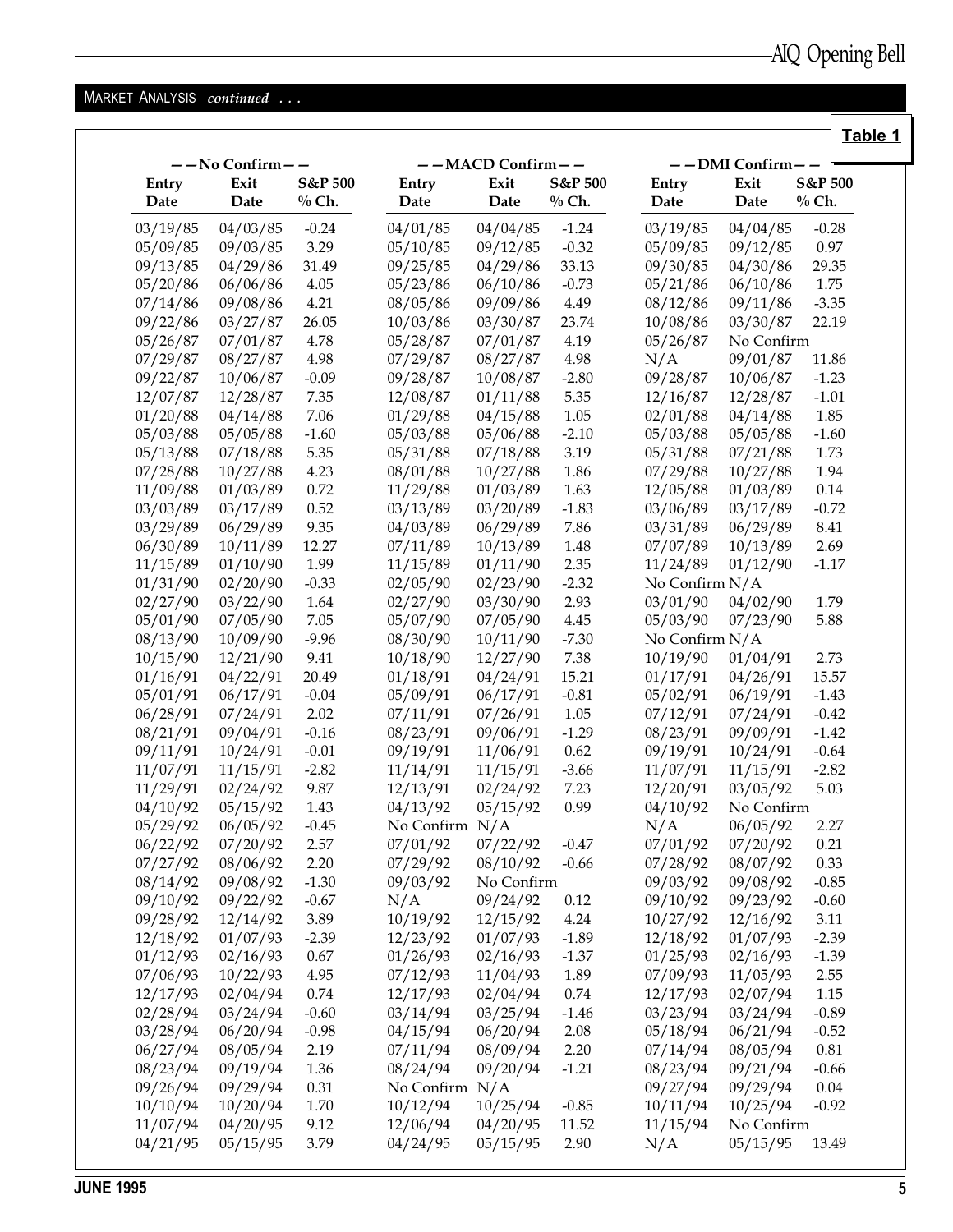## AIQ Opening Bell

### MARKET ANALYSIS continued ...

loss was seen before a sell signal was registered. Using the Price Phase indicator, the loss was cut nearly in half. The DMI confirmation technique was the most successful as the signal was never confirmed.

Other examples where confirmation worked to lessen or eliminate losses are the 8/14/92, 9/28/92, and 3/ 28/94 buy signals.

Results in **Table 1** also hide some of the benefits of confirmation. There are several cases where the percentage returns with confirmation and without confirmation were about even. Looking at the drawdowns, however, more clearly reveals benefits of confirmation. The returns from applying confirmation to the November 9, 1988 buy signal were not much higher than using no confirmation. Yet, we see in **Figure 3** (see page 4) that waiting for confirmation helped avoid a big drawdown as the market fell 3.4% before rallying enough for confirmation.

Does this mean everyone should use confirmation? Not necessarily. There are many examples where you would have bought at a higher price or sold at a lower price because of confirmation.

The most prominent example comes from the October 11, 1989 sell signal. This perfect sell signal was registered only three S&P 500 points below a major market top. Although the Price Phase confirmed this sell signal the next day, it wasn't until the mini-crash on October 13 that the MACD and the DMI confirmed the signal. On that day, the S&P 500 fell 21.74 points and the Dow fell 190 points.

Other examples of missing part of a market move are less dramatic than that of the October 11, 1989 sell. Typically, it takes a few day's movement in the direction of the signal before a confirmation is seen. On average, the MACD confirms Expert Rating buy signals 8.6 calendar days after the signal. The DMI confirms the buy signals on average 8.4 days after the signal.

### Conclusions

Table 2 summarizes results from this and last month's studies. We see that the highest return was obtained by ignoring confirmation. The fastest confirmation technique, the Price Phase, showed the next highest return. The lowest return was seen when the DMI was used. While returns are lower with confirmation, there are several cases where using confirmation helped to avoid large drawdowns and whipsaws.

Some people prefer to use confirmation to reduce the number of signals. It turns out, however, that eventually almost every signal is confirmed. Using the DMI, which is the slowest confirmation technique, only five of the 50 trades over the testing period were not confirmed.

In most cases, using a confirmation technique results in not acting on sell signals instead of ignoring buy signals. Our recent April 20 sell signal, which

was followed by a buy signal the next day, is a good example. All confirmation techniques except the MACD helped avoid this whipsaw.

Whether to use confirmation and what confirmation method should be used is a personal decision. It appears the highest returns are achieved by not using confirmation. More often than not, you will buy sooner and at a lower price and sell at a higher price than those who use confirmation. However, you must be prepared for times of frustration and losses that are avoided with confirmation. If being whipsawed by the signal in late April '95 or being invested in late March 94 upset you, then apply a confirmation technique.

The Price Phase indicator is a good balance between the cost and benefit of using confirmation. Since it is a fast method, little price movement is required to achieve confirmation and, as the study shows, it helps avoid some bad signals and reduces the losses from buying too early.  $\blacksquare$ 

| <b>Summary Statistics</b>       |       |
|---------------------------------|-------|
| (1985 through May 15, 1995)     |       |
| No Confirmation                 |       |
| % Ch. w/o Compounding           | 191%  |
| Avg. % Ch. per Trade            | 3.83% |
| Number of Trades                | 50    |
| Largest Loss                    | 9.96% |
| <b>Price Phase Confirmation</b> |       |
| % Ch. w/o Compounding           | 168%  |
| Avg. % Ch. per Trade            | 3.51% |
| Number of Trades                | 48    |
| Largest Loss                    | 5.08% |
| <b>MACD Confirmation</b>        |       |
| % Ch. w/o Compounding           | 129%  |
| Avg. % Ch. per Trade            | 2.74% |
| Number of Trades                | 47    |
| Largest Loss                    | 7.30% |
| <b>DMI</b> Confirmation         |       |
| % Ch. w/o Compounding           | 113%  |
| Avg. % Ch. per Trade            | 2.52% |
| Number of Trades                | 45    |
| Largest Loss                    | 3.35% |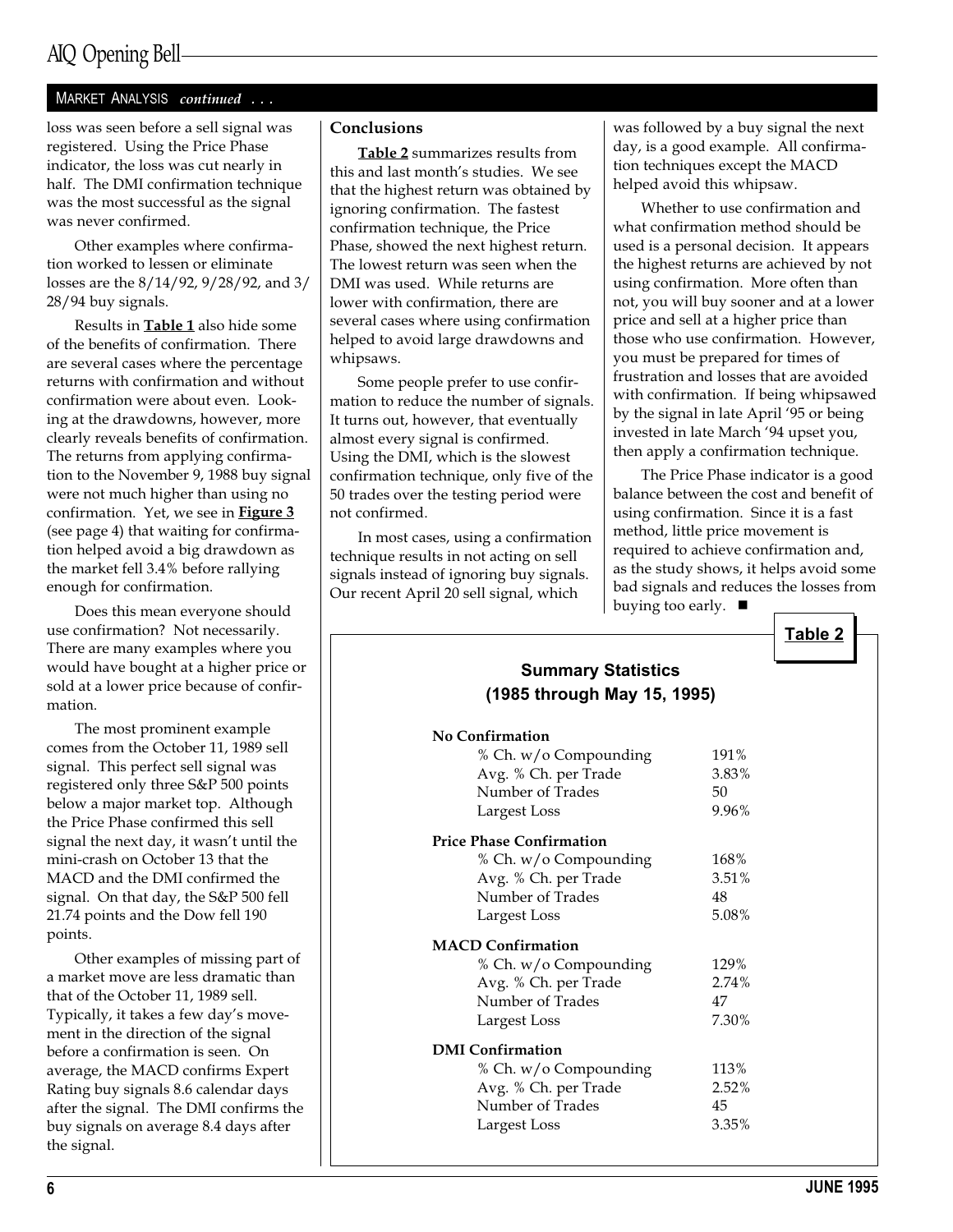### TOOLS OF THE TRADE

# ADX TRADING STRATEGY

### By David Vomund

In late May, I had the privilege attending the Market Technicia<br>Association seminar in Las Veg<br>Interviews from some of those who n late May, I had the privilege of attending the Market Technicians Association seminar in Las Vegas. attended the seminar will appear in coming issues of the Opening Bell, including an interview with Marc Chaikin, developer of the Volume Accumulation Percent indicator. This month's article highlights a trading strategy discussed in the seminar that uses the ADX/ADXR indicator.

Linda Bradford Raschke, president of LBR Group, gave a presentation on short-term trading techniques. Her presentation included a strategy that combines a 20-day exponential moving average with the ADX/ ADXR.

In a quick review, the ADX/ADXR indicator measures the strength of a trend in the market. The ADX is the faster of the two lines. A rising ADX, especially when it is greater than 25, indicates a strong trend is underway and suggests that trend-following trading strategies are in order. The higher the ADX, the more directional the market movement. A high ADX can imply either a strong uptrend or a strong downtrend.

 The trading strategy is based on the simple logic that a correction in a strong trending stock will likely be temporary. The rule is simple: buy an uptrending stock when it falls to its 20 day ESA at the same time that the ADX line is above 25 and is increasing. Conversely, a sell signal is given when a downtrending stock rallies to its 20 day ESA at the same time that the ADX line is above 25 and is increasing.

By default, AIQ software overlays a 21-day exponential moving average

on the price plot (this is the middle line between the two trading bands). Our windows product allows you to change this to a 20-day moving average, but there is little difference between the two.

Using our software, the buy signal occurs when price falls to the moving average (middle line on price plot) at the same time that the ADX line is above 25 and its Barometer color is

The rule is simple: buy an uptrending stock when it falls to its 20-day ESA at the same time that the ADX line is above 25 and is increasing.

green.

An example can be seen in **Figure** 4. In early February, Illinois Tool Works (ITW) rose above its 21-day ESA and remained above the moving

average. By March 22, the stock had weakened enough to fall to its 21-day moving average. At the same time, the ADX indicator was above the 25 level (the horizontal line on the indicator screen) and was rising. The ITW stock was in an uptrend and the ADX indicator was saying that the uptrend would continue.

An example of a stock that gave a buy signal later in its trend is found in

> Figure 5. American General (AGC) began its uptrend in December and had tested its 21-day ESA on several occasions without a significant break. The combination rule gave a buy on February 14. In this time period, the stock had fallen back to its moving average line but the ADX indicator (upper line) continued to rise (as shown

by the green Barometer box) and was above the 25 level.

Notice that AGC successfully

Tools of the Trade continued on page 8



JUNE 1995 7